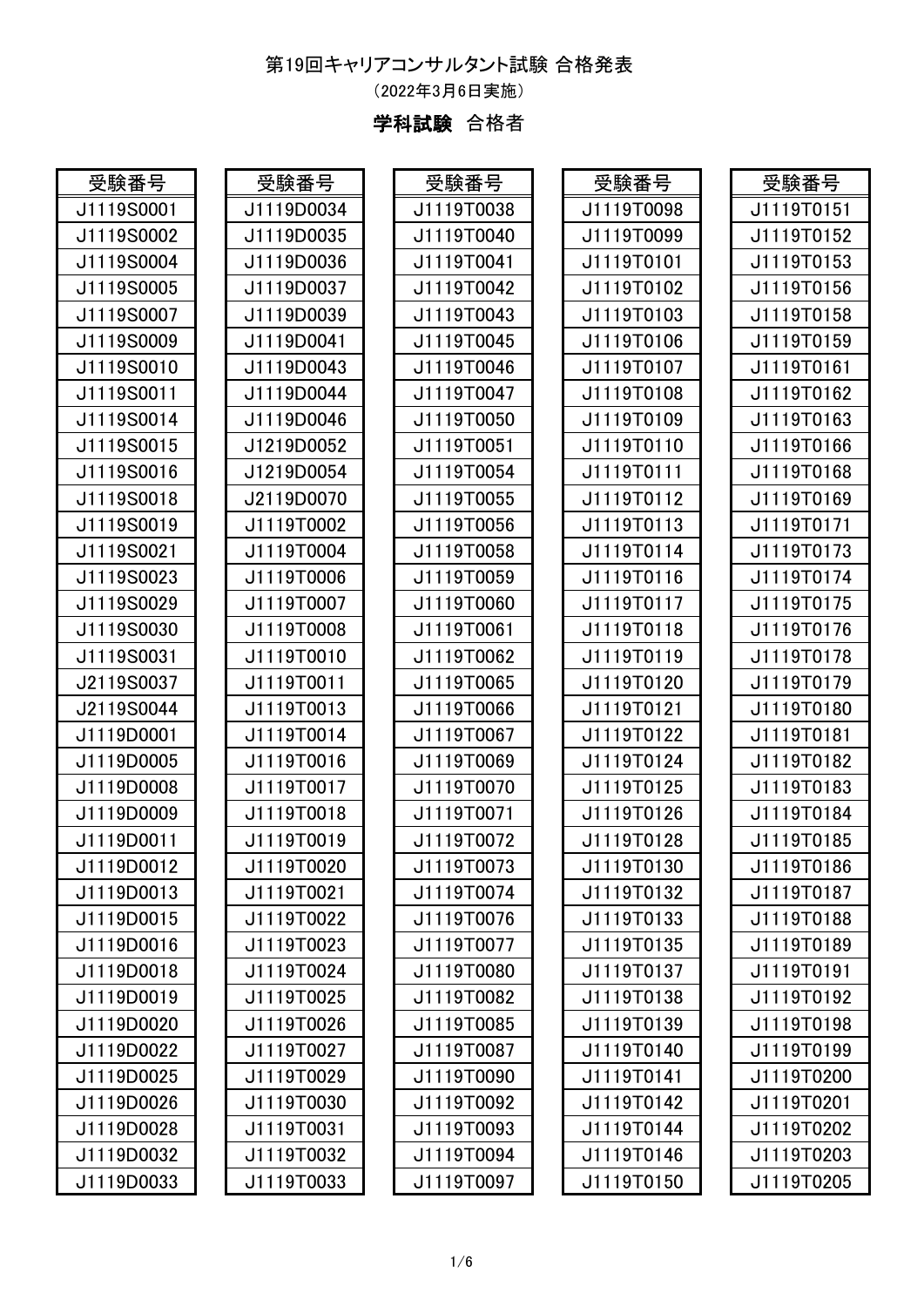| 受験番号       | 受験番号       | 受験番号       | 受験番号       | 受験番号       |
|------------|------------|------------|------------|------------|
| J1119T0206 | J1119T0258 | J1119T0306 | J1119T0359 | J1119T0410 |
| J1119T0207 | J1119T0260 | J1119T0307 | J1119T0360 | J1119T0411 |
| J1119T0208 | J1119T0261 | J1119T0308 | J1119T0361 | J1119T0412 |
| J1119T0209 | J1119T0263 | J1119T0309 | J1119T0362 | J1119T0413 |
| J1119T0211 | J1119T0264 | J1119T0310 | J1119T0364 | J1119T0417 |
| J1119T0212 | J1119T0266 | J1119T0311 | J1119T0366 | J1119T0418 |
| J1119T0213 | J1119T0267 | J1119T0312 | J1119T0368 | J1119T0420 |
| J1119T0214 | J1119T0269 | J1119T0313 | J1119T0369 | J1119T0421 |
| J1119T0215 | J1119T0270 | J1119T0315 | J1119T0371 | J1119T0422 |
| J1119T0216 | J1119T0271 | J1119T0319 | J1119T0372 | J1119T0424 |
| J1119T0218 | J1119T0272 | J1119T0320 | J1119T0373 | J1119T0425 |
| J1119T0219 | J1119T0273 | J1119T0321 | J1119T0376 | J1119T0426 |
| J1119T0220 | J1119T0274 | J1119T0324 | J1119T0377 | J1119T0427 |
| J1119T0221 | J1119T0275 | J1119T0325 | J1119T0378 | J1119T0429 |
| J1119T0225 | J1119T0277 | J1119T0326 | J1119T0379 | J1119T0430 |
| J1119T0227 | J1119T0278 | J1119T0327 | J1119T0380 | J1119T0431 |
| J1119T0228 | J1119T0279 | J1119T0328 | J1119T0381 | J1119T0432 |
| J1119T0229 | J1119T0281 | J1119T0329 | J1119T0382 | J1119T0433 |
| J1119T0232 | J1119T0282 | J1119T0330 | J1119T0383 | J1119T0434 |
| J1119T0233 | J1119T0283 | J1119T0331 | J1119T0385 | J1119T0435 |
| J1119T0234 | J1119T0285 | J1119T0333 | J1119T0386 | J1119T0437 |
| J1119T0235 | J1119T0286 | J1119T0335 | J1119T0387 | J1119T0439 |
| J1119T0239 | J1119T0287 | J1119T0336 | J1119T0389 | J1119T0440 |
| J1119T0240 | J1119T0288 | J1119T0339 | J1119T0390 | J1119T0441 |
| J1119T0241 | J1119T0290 | J1119T0340 | J1119T0392 | J1119T0442 |
| J1119T0242 | J1119T0291 | J1119T0341 | J1119T0394 | J1119T0445 |
| J1119T0243 | J1119T0292 | J1119T0342 | J1119T0395 | J1119T0446 |
| J1119T0244 | J1119T0293 | J1119T0344 | J1119T0396 | J1119T0448 |
| J1119T0246 | J1119T0295 | J1119T0345 | J1119T0398 | J1119T0449 |
| J1119T0247 | J1119T0296 | J1119T0347 | J1119T0400 | J1119T0450 |
| J1119T0248 | J1119T0297 | J1119T0348 | J1119T0401 | J1119T0452 |
| J1119T0249 | J1119T0298 | J1119T0350 | J1119T0402 | J1119T0453 |
| J1119T0250 | J1119T0299 | J1119T0351 | J1119T0403 | J1119T0457 |
| J1119T0251 | J1119T0300 | J1119T0352 | J1119T0404 | J1119T0458 |
| J1119T0252 | J1119T0302 | J1119T0354 | J1119T0405 | J1119T0459 |
| J1119T0253 | J1119T0303 | J1119T0355 | J1119T0406 | J1119T0462 |
| J1119T0256 | J1119T0304 | J1119T0357 | J1119T0407 | J1119T0463 |
| J1119T0257 | J1119T0305 | J1119T0358 | J1119T0408 | J1119T0464 |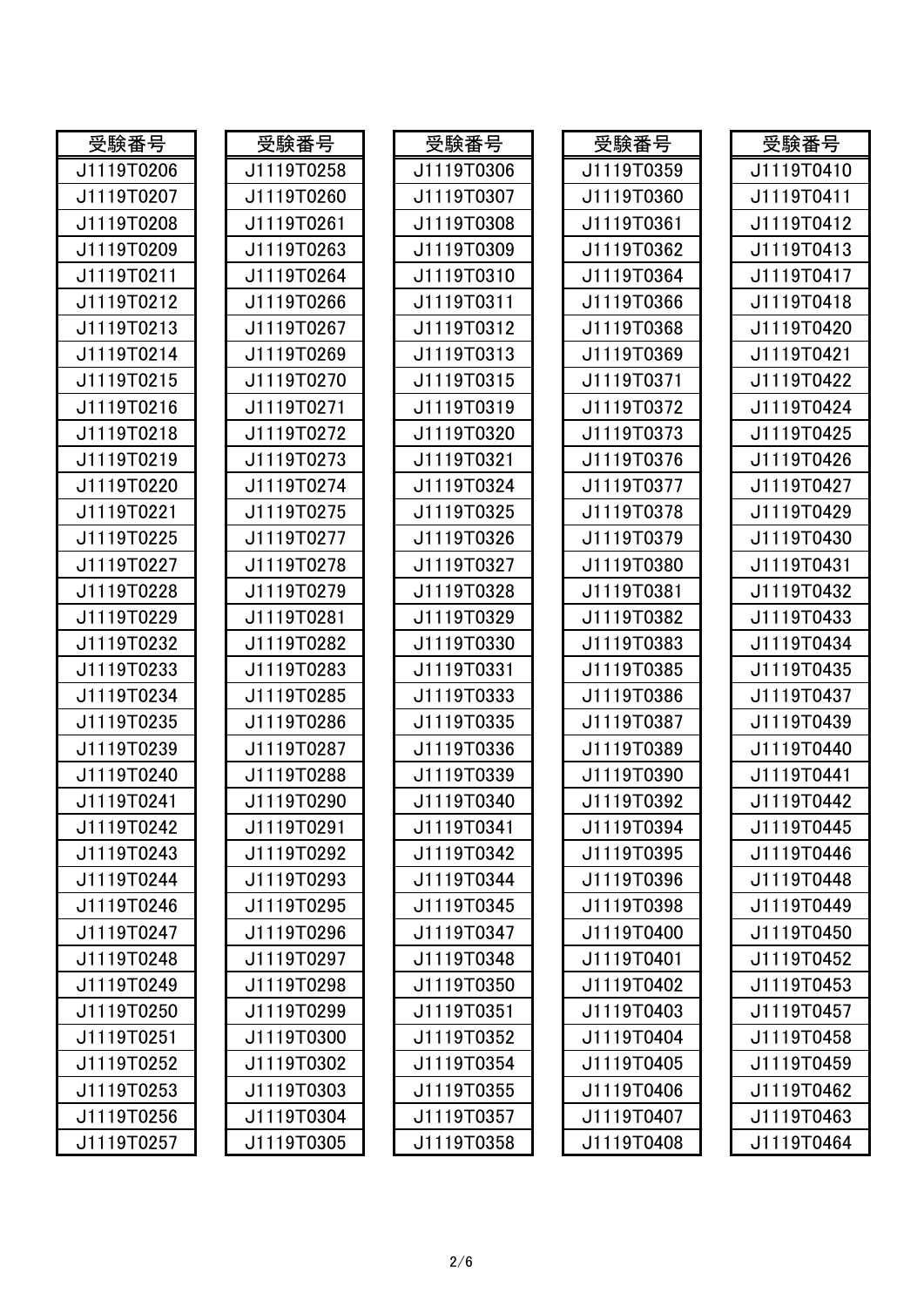| 受験番号       | 受験番号       | 受験番号       | 受験番号       | 受験番号       |
|------------|------------|------------|------------|------------|
| J1119T0465 | J1119T0525 | J1119T0582 | J1119T0639 | J1119T0706 |
| J1119T0468 | J1119T0526 | J1119T0583 | J1119T0643 | J1119T0708 |
| J1119T0470 | J1119T0530 | J1119T0584 | J1119T0644 | J1119T0755 |
| J1119T0471 | J1119T0531 | J1119T0585 | J1119T0646 | J1219T0710 |
| J1119T0472 | J1119T0532 | J1119T0587 | J1119T0648 | J1219T0712 |
| J1119T0474 | J1119T0533 | J1119T0589 | J1119T0650 | J1219T0713 |
| J1119T0476 | J1119T0534 | J1119T0590 | J1119T0651 | J1219T0715 |
| J1119T0477 | J1119T0535 | J1119T0594 | J1119T0652 | J1219T0716 |
| J1119T0478 | J1119T0536 | J1119T0595 | J1119T0653 | J1219T0717 |
| J1119T0479 | J1119T0537 | J1119T0598 | J1119T0655 | J1219T0718 |
| J1119T0480 | J1119T0540 | J1119T0599 | J1119T0656 | J1219T0720 |
| J1119T0481 | J1119T0541 | J1119T0600 | J1119T0659 | J1219T0721 |
| J1119T0482 | J1119T0542 | J1119T0601 | J1119T0660 | J1219T0722 |
| J1119T0487 | J1119T0545 | J1119T0602 | J1119T0662 | J1219T0723 |
| J1119T0491 | J1119T0546 | J1119T0603 | J1119T0663 | J1219T0726 |
| J1119T0493 | J1119T0547 | J1119T0604 | J1119T0664 | J1219T0730 |
| J1119T0494 | J1119T0549 | J1119T0608 | J1119T0665 | J1219T0732 |
| J1119T0495 | J1119T0551 | J1119T0609 | J1119T0667 | J1219T0734 |
| J1119T0497 | J1119T0554 | J1119T0610 | J1119T0671 | J1219T0735 |
| J1119T0498 | J1119T0555 | J1119T0611 | J1119T0673 | J1219T0736 |
| J1119T0499 | J1119T0557 | J1119T0612 | J1119T0675 | J1219T0737 |
| J1119T0500 | J1119T0558 | J1119T0613 | J1119T0676 | J1219T0739 |
| J1119T0503 | J1119T0560 | J1119T0614 | J1119T0678 | J1219T0740 |
| J1119T0505 | J1119T0561 | J1119T0615 | J1119T0679 | J1219T0742 |
| J1119T0506 | J1119T0562 | J1119T0616 | J1119T0681 | J1219T0743 |
| J1119T0508 | J1119T0563 | J1119T0617 | J1119T0682 | J1219T0745 |
| J1119T0509 | J1119T0564 | J1119T0618 | J1119T0683 | J1219T0748 |
| J1119T0510 | J1119T0565 | J1119T0619 | J1119T0684 | J1219T0751 |
| J1119T0512 | J1119T0568 | J1119T0620 | J1119T0685 | J1219T0752 |
| J1119T0513 | J1119T0569 | J1119T0623 | J1119T0688 | J1219T0753 |
| J1119T0515 | J1119T0571 | J1119T0624 | J1119T0689 | J1219T0757 |
| J1119T0516 | J1119T0572 | J1119T0626 | J1119T0690 | J2119T0763 |
| J1119T0517 | J1119T0573 | J1119T0627 | J1119T0693 | J2119T0765 |
| J1119T0518 | J1119T0575 | J1119T0628 | J1119T0695 | J2119T0766 |
| J1119T0520 | J1119T0576 | J1119T0629 | J1119T0696 | J2119T0768 |
| J1119T0521 | J1119T0577 | J1119T0630 | J1119T0697 | J2119T0772 |
| J1119T0522 | J1119T0578 | J1119T0634 | J1119T0699 | J2119T0773 |
| J1119T0524 | J1119T0581 | J1119T0636 | J1119T0700 | J2119T0778 |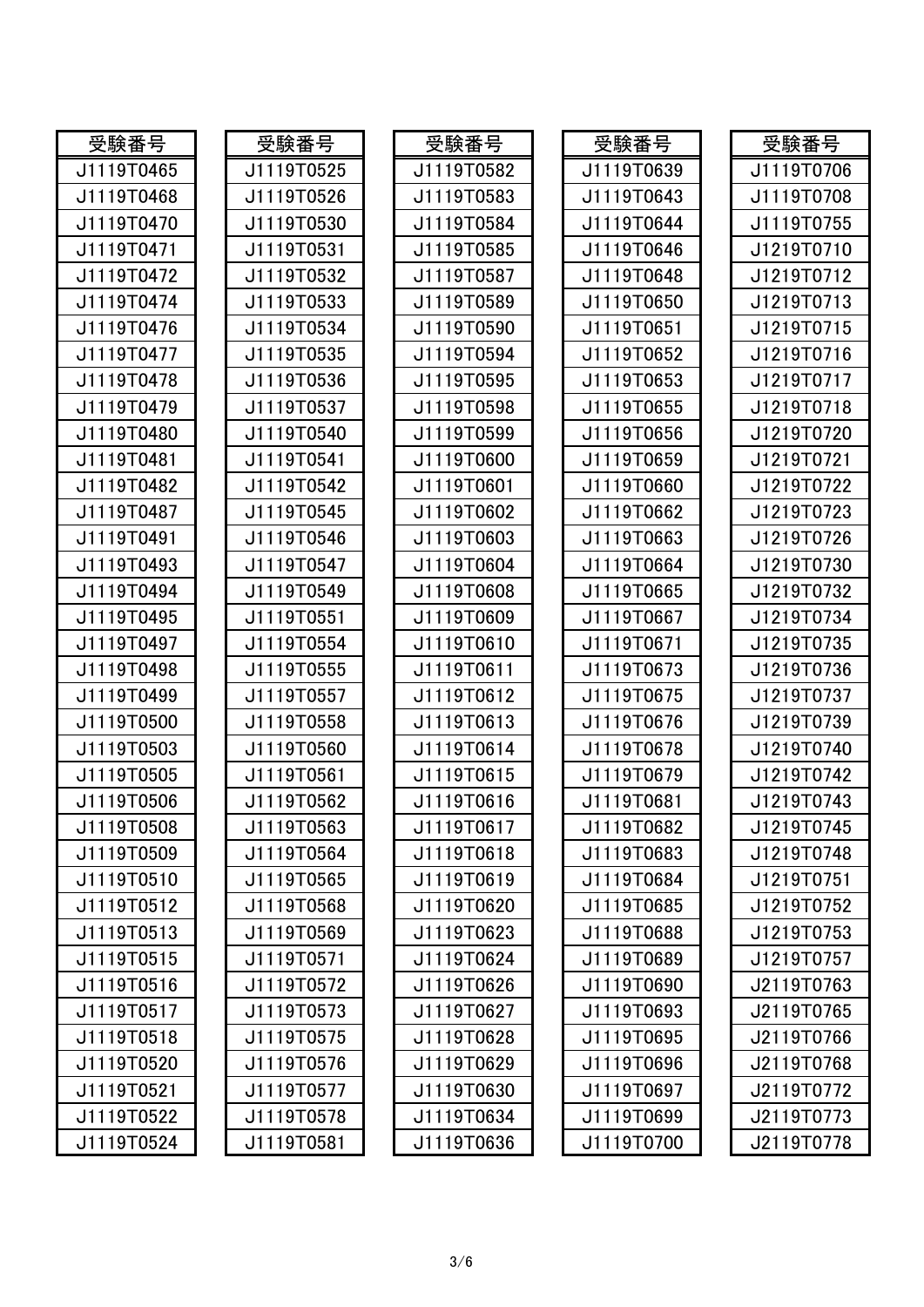| 受験番号       | 受験番号       | 受験番号       | 受験番号       | 受験番号       |
|------------|------------|------------|------------|------------|
| J2119T0783 | J1119Z0022 | J1119N0022 | J1119N0082 | J2119N0140 |
| J2119T0789 | J1119Z0025 | J1119N0023 | J1119N0083 | J2119N0146 |
| J2119T0796 | J1119Z0026 | J1119N0024 | J1119N0084 | J2219N0151 |
| J2119T0800 | J1119Z0027 | J1119N0025 | J1119N0085 | J2219N0153 |
| J2119T0809 | J1119Z0028 | J1119N0026 | J1119N0086 | J1119O0001 |
| J2119T0813 | J1119Z0029 | J1119N0027 | J1119N0087 | J1119O0002 |
| J2119T0814 | J1119Z0030 | J1119N0031 | J1119N0088 | J1119O0004 |
| J2119T0821 | J1119Z0031 | J1119N0034 | J1119N0089 | J1119O0005 |
| J2119T0822 | J1119Z0032 | J1119N0037 | J1119N0090 | J1119O0007 |
| J2119T0829 | J1119Z0033 | J1119N0038 | J1119N0091 | J1119O0008 |
| J2119T0830 | J1119Z0035 | J1119N0039 | J1119N0092 | J1119O0010 |
| J2119T0840 | J1119Z0037 | J1119N0041 | J1119N0093 | J1119O0012 |
| J2119T0847 | J1119Z0038 | J1119N0042 | J1119N0094 | J1119O0013 |
| J2119T0854 | J1119Z0039 | J1119N0043 | J1119N0095 | J1119O0014 |
| J2119T0856 | J1119Z0040 | J1119N0045 | J1119N0097 | J1119O0017 |
| J2119T0859 | J1119Z0041 | J1119N0047 | J1119N0101 | J1119O0022 |
| J2119T0860 | J1119Z0043 | J1119N0048 | J1119N0104 | J1119O0023 |
| J2119T0866 | J1119Z0044 | J1119N0050 | J1119N0105 | J1119O0026 |
| J2119T0870 | J1119Z0045 | J1119N0051 | J1119N0106 | J1119O0027 |
| J2219T0874 | J1119Z0046 | J1119N0052 | J1119N0108 | J1119O0031 |
| J2219T0877 | J1119Z0047 | J1119N0055 | J1119N0109 | J1119O0032 |
| J2219T0879 | J1119Z0048 | J1119N0058 | J1119N0112 | J1119O0034 |
| J2219T0880 | J1119Z0050 | J1119N0059 | J1119N0113 | J1119O0035 |
| J2219T0888 | J1219Z0051 | J1119N0060 | J1119N0114 | J1119O0036 |
| J1119Z0002 | J1219Z0053 | J1119N0062 | J1119N0115 | J1119O0038 |
| J1119Z0004 | J1119N0001 | J1119N0063 | J1119N0118 | J1119O0039 |
| J1119Z0005 | J1119N0002 | J1119N0066 | J1119N0119 | J1119O0042 |
| J1119Z0006 | J1119N0007 | J1119N0067 | J1119N0120 | J1119O0044 |
| J1119Z0007 | J1119N0009 | J1119N0070 | J1119N0121 | J1119O0045 |
| J1119Z0008 | J1119N0010 | J1119N0071 | J1219N0123 | J1119O0046 |
| J1119Z0009 | J1119N0011 | J1119N0072 | J1219N0124 | J1119O0047 |
| J1119Z0011 | J1119N0012 | J1119N0073 | J1219N0126 | J1119O0049 |
| J1119Z0014 | J1119N0013 | J1119N0075 | J1219N0129 | J1119O0050 |
| J1119Z0015 | J1119N0014 | J1119N0076 | J1219N0131 | J1119O0051 |
| J1119Z0016 | J1119N0018 | J1119N0077 | J1219N0132 | J1119O0052 |
| J1119Z0017 | J1119N0019 | J1119N0078 | J1219N0133 | J1119O0055 |
| J1119Z0018 | J1119N0020 | J1119N0079 | J2119N0136 | J1119O0056 |
| J1119Z0021 | J1119N0021 | J1119N0080 | J2119N0137 | J1119O0057 |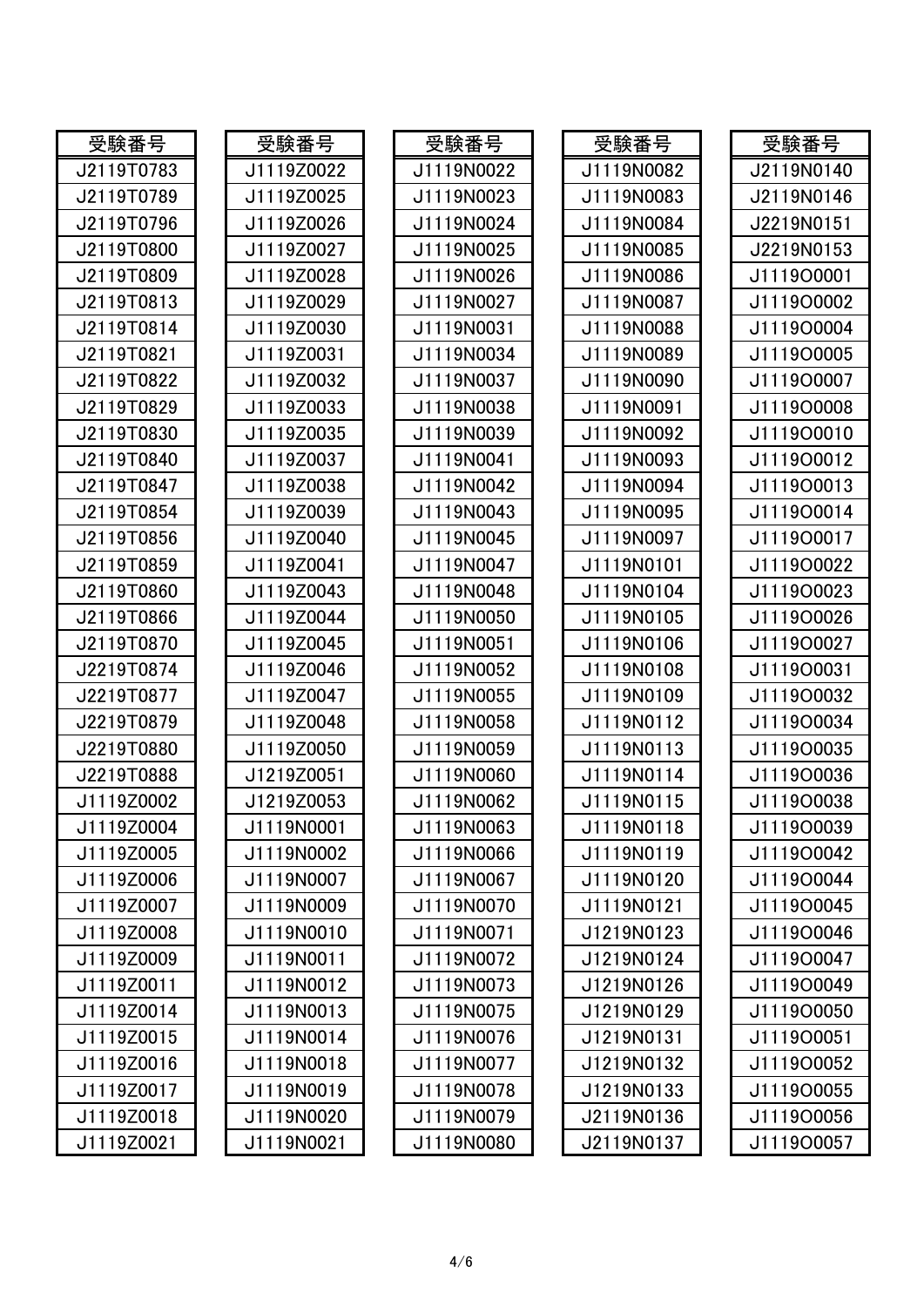| 受験番号       | 受験番号       | 受験番号       | 受験番号       | 受験番号       |
|------------|------------|------------|------------|------------|
| J1119O0058 | J1119O0115 | J1119O0186 | J1119O0249 | J1119O0304 |
| J1119O0059 | J1119O0119 | J1119O0191 | J1119O0251 | J1119O0307 |
| J1119O0060 | J1119O0120 | J1119O0192 | J1119O0253 | J1119O0308 |
| J1119O0061 | J1119O0122 | J1119O0193 | J1119O0254 | J1119O0309 |
| J1119O0062 | J1119O0123 | J1119O0194 | J1119O0255 | J1119O0310 |
| J1119O0063 | J1119O0124 | J1119O0195 | J1119O0256 | J1119O0313 |
| J1119O0064 | J1119O0126 | J1119O0197 | J1119O0257 | J1119O0314 |
| J1119O0065 | J1119O0127 | J1119O0199 | J1119O0259 | J1219O0318 |
| J1119O0067 | J1119O0136 | J1119O0200 | J1119O0260 | J1219O0319 |
| J1119O0069 | J1119O0138 | J1119O0201 | J1119O0262 | J1219O0320 |
| J1119O0070 | J1119O0139 | J1119O0202 | J1119O0266 | J1219O0323 |
| J1119O0072 | J1119O0141 | J1119O0203 | J1119O0267 | J1219O0327 |
| J1119O0074 | J1119O0143 | J1119O0205 | J1119O0269 | J1219O0328 |
| J1119O0075 | J1119O0146 | J1119O0207 | J1119O0271 | J1219O0331 |
| J1119O0078 | J1119O0147 | J1119O0208 | J1119O0272 | J1219O0332 |
| J1119O0079 | J1119O0148 | J1119O0210 | J1119O0274 | J1219O0333 |
| J1119O0081 | J1119O0149 | J1119O0212 | J1119O0275 | J1219O0334 |
| J1119O0082 | J1119O0150 | J1119O0213 | J1119O0277 | J2119O0346 |
| J1119O0083 | J1119O0153 | J1119O0214 | J1119O0278 | J2119O0347 |
| J1119O0086 | J1119O0154 | J1119O0215 | J1119O0279 | J2119O0348 |
| J1119O0088 | J1119O0155 | J1119O0217 | J1119O0280 | J2119O0349 |
| J1119O0089 | J1119O0157 | J1119O0219 | J1119O0282 | J2119O0353 |
| J1119O0090 | J1119O0158 | J1119O0220 | J1119O0283 | J2119O0361 |
| J1119O0091 | J1119O0162 | J1119O0221 | J1119O0284 | J2119O0373 |
| J1119O0092 | J1119O0163 | J1119O0222 | J1119O0286 | J2119O0374 |
| J1119O0093 | J1119O0164 | J1119O0225 | J1119O0287 | J2119O0380 |
| J1119O0095 | J1119O0169 | J1119O0226 | J1119O0289 | J2119O0382 |
| J1119O0096 | J1119O0170 | J1119O0229 | J1119O0290 | J2219O0389 |
| J1119O0097 | J1119O0172 | J1119O0230 | J1119O0291 | J2219O0397 |
| J1119O0098 | J1119O0173 | J1119O0231 | J1119O0292 | J1119H0002 |
| J1119O0099 | J1119O0175 | J1119O0232 | J1119O0294 | J1119H0006 |
| J1119O0100 | J1119O0176 | J1119O0234 | J1119O0295 | J1119H0007 |
| J1119O0104 | J1119O0177 | J1119O0235 | J1119O0297 | J1119H0008 |
| J1119O0105 | J1119O0179 | J1119O0238 | J1119O0298 | J1119H0009 |
| J1119O0106 | J1119O0182 | J1119O0239 | J1119O0300 | J1119H0011 |
| J1119O0107 | J1119O0183 | J1119O0241 | J1119O0301 | J1119H0013 |
| J1119O0110 | J1119O0184 | J1119O0245 | J1119O0302 | J1119H0014 |
| J1119O0113 | J1119O0185 | J1119O0247 | J1119O0303 | J1119H0015 |